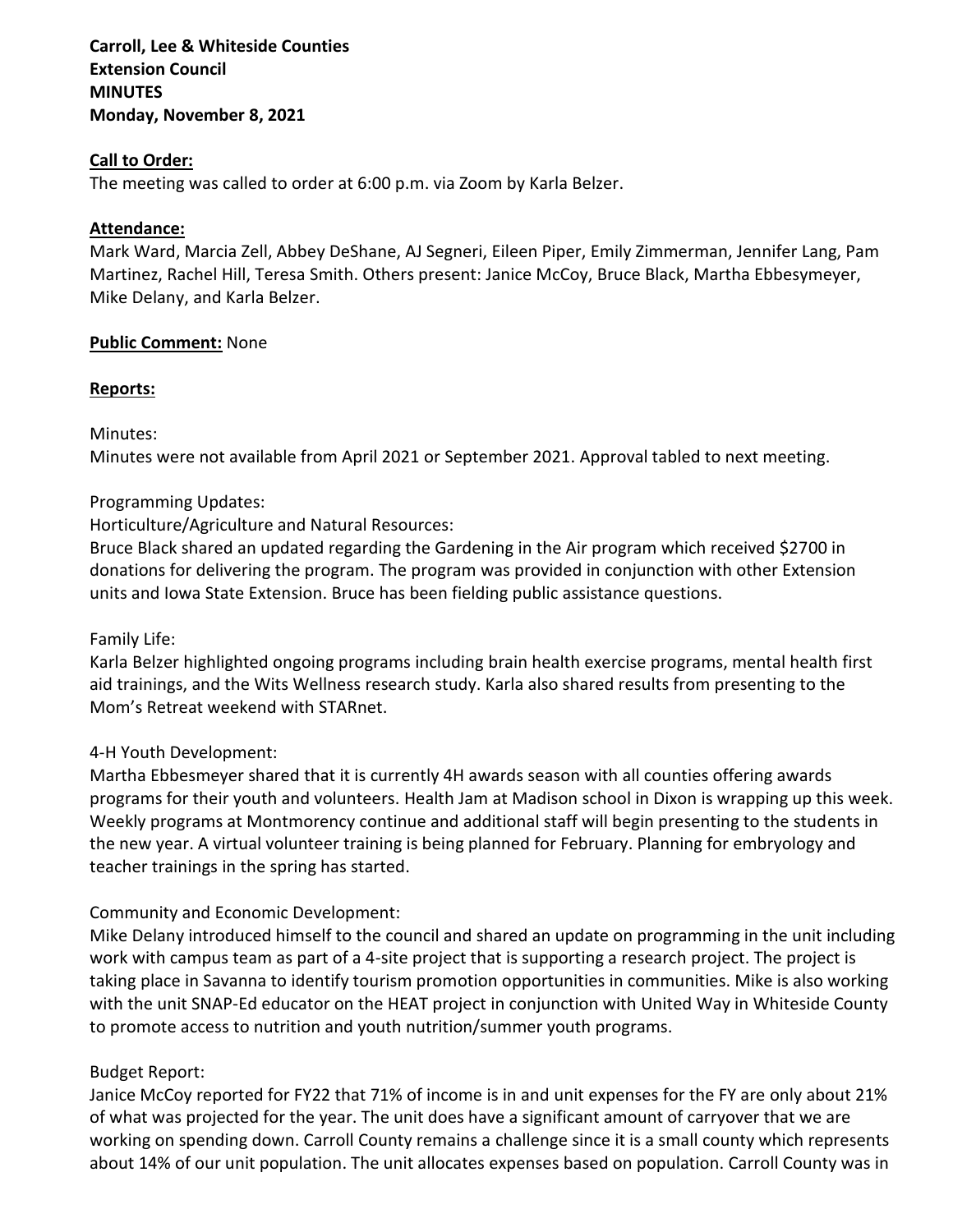debt, and we've been working on reducing that debt. County Board match dollars are only one year behind. The unit expects first quarter of FY21 payments very soon.

# New Business:

All unit offices will be closed on the following dates:

- Thanksgiving Break: Thursday, November 25 and Friday, November 26
- Winter Break: Friday, December 24 to Monday, January 3

# Other Business:

## ESAC Update:

Mark Ward provided an update on campus operations including search for a new dean for the College of ACES. Funding for a new Extension Center has been secured and groundbreaking has happened.

# Plan of Work:

Karla Belzer updated council on the results of the unit needs assessment process and shared that the plan of work is moving from an annual plan to a 3-year plan. Unit Educators have submitted their individual plans of work. Karla will be working on the unit plan of work this month. The plan of work guides unit programming and is based on community needs. Unit staff will be reviewing the completed plan of work to develop their programming plan for the upcoming year.

### 2022 Meeting dates

Meeting Dates for 2022 were reviewed. All meetings will begin at 6 p.m.Meeting dates are:

- February 7
- April 11
- September 19
- November 7

Next meeting: February 7th on Zoom. Potential for in-person meeting as conditions allow. Council discussion on in-person, zoom, or hybrid meetings.

Motion to adjourn the meeting at 6:37 p.m. made by Teresa Smith, seconded by AJ Segneri. No further discussion. Motion carried.

--Emily Zimmerman, Secretary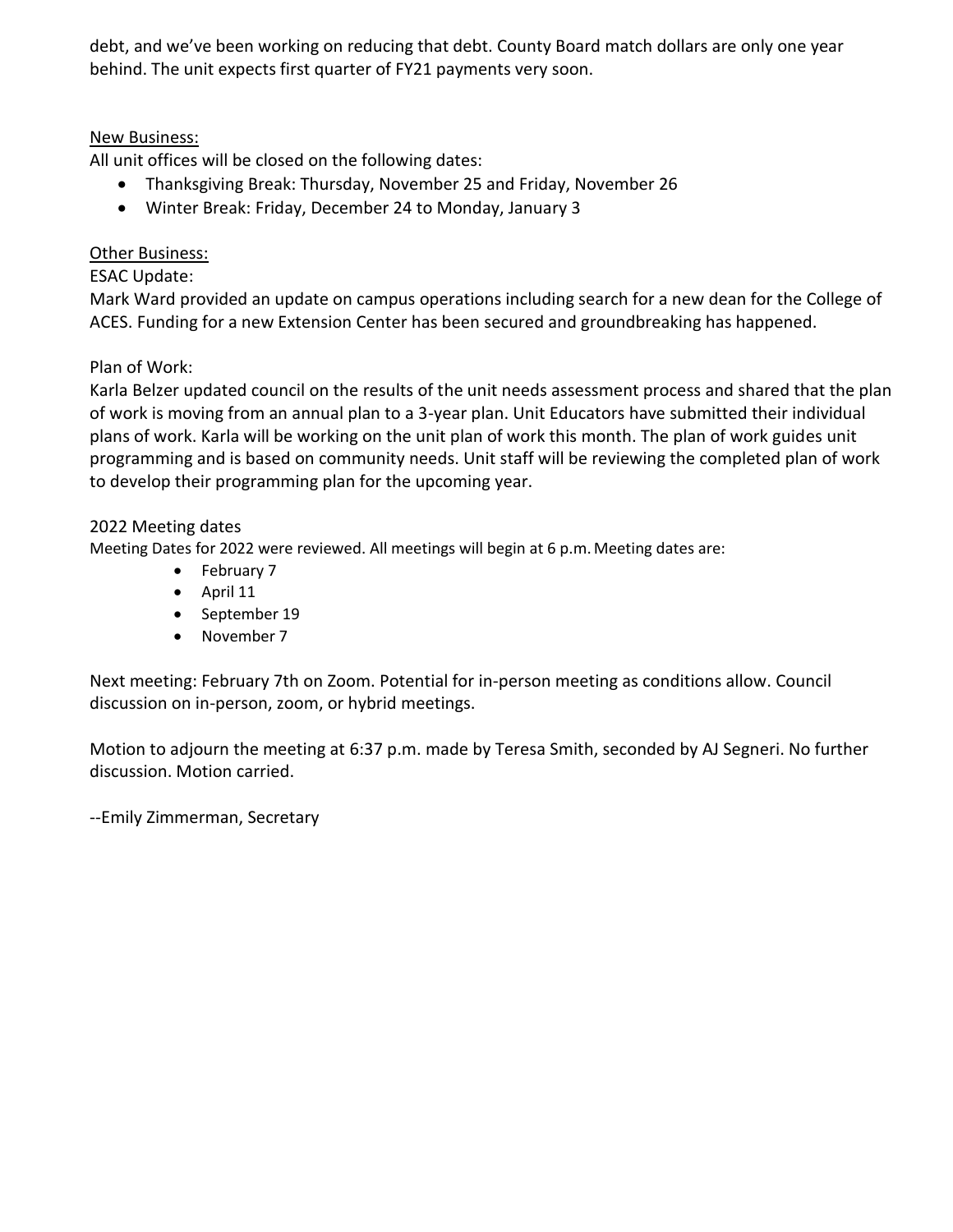# **Carroll, Lee & Whiteside Counties Extension Council MINUTES Monday, September 13, 2021**

### **Call to Order:**

The meeting was called to order at 6:00 p.m. via Zoom by Karla Belzer.

## **Attendance:**

Jennifer Lang, AJ Seneri, Emily Zimmerman, Pam Martinez, Rachel Hill, Mark Ward, Marcia Zell, Ethel Richard, Gordon Kelm. Others present: Janice McCoy, Bruce Black, Martha Ebbesymeyer, and Karla Belzer.

**Introductions:** Council members and Extension staff introduced themselves by sharing their name, role in the community/Extension.

## **Public Comment:** None

## **Reports:**

Election of Officers:

- Chairperson: Pam Martinez nominated to serve chairman. Pam accepted nomination. No other council members were nominated.
	- o Motion to approve Pam Martinez as council chairperson made by Emily Zimmerman, seconded by Jennifer Lang.
	- o Roll call vote: Lang- aye, Segneri- aye, Zimmerman aye, Martinez- aye, Hill- aye, Ward aye, Zell- aye, Richards - aye, Kelm – aye. 9 ayes', 0 nays. Motion carried.
- Vice-chairperson: AJ Segneri nominated and accepted nomination to serve vice-chairperson. AJ accepted nomination. No other council members were nominated.
	- $\circ$  Motion to approve AJ Segneri as council vice-chairperson made by Pam Martinez, seconded by Emily Zimmerman.
	- o Roll call vote: Lang- aye, Segneri- aye, Zimmerman aye, Martinez- aye, Hill- aye, Ward aye, Zell- aye, Richards - aye, Kelm – aye. 9 ayes', 0 nays. Motion carried.
- Secretary: Emily Zimmerman nominated to serve as secretary. Emily accepted nomination. No other council members were nominated
	- o Motion to approve Emily Zimmerman as council secretary made by Pam Martinez, seconded by AJ Segneri.
	- o Roll call vote: Lang- aye, Segneri- aye, Zimmerman aye, Martinez- aye, Hill- aye, Ward aye, Zell- aye, Richards - aye, Kelm – aye. 9 ayes', 0 nays. Motion carried.

### Minutes:

• Minutes were not available from April 2021. Approval tabled to next meeting.

Financial Report:

- Janice McCoy presented the financial report. Accounts that the unit has were explained including the trust account (on campus) and the in/out account (local account).
- Signatories: Jancie shared that local signatures are needed for the local account and that two people sign all local checks. Currently, Janice, Bruce Black, and Karla Belzer are signatories on the account. Request to add Marilyn Kemmerer as a signatory to the account.
	- o Motion to approve Janice McCoy, Bruce Black, Karla Belzer, and Marilyn Kemmerer as signatories made by Marcia Zell, seconded by AJ Segneri.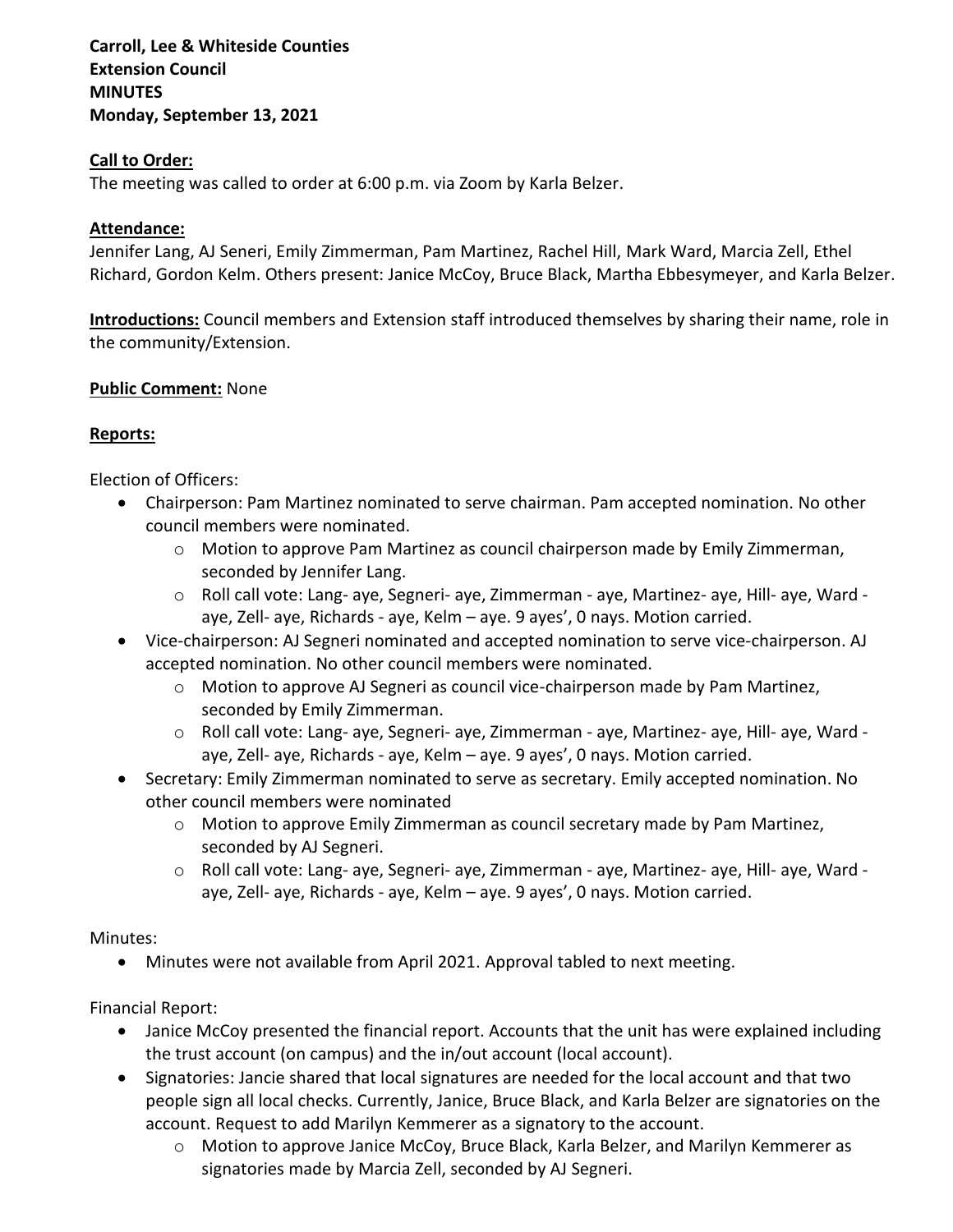- o Roll call vote: Lang- aye, Segneri- aye, Zimmerman aye, Martinez- aye, Hill- aye, Ward aye, Zell- aye, Richards - aye, Kelm – aye. 9 ayes', 0 nays. Motion carried.
- Change of mailing address: Janice informed the board that the current mailing address for the bank account is the Sterling office address which can be problematic as the fiscal secretary is in the Amboy office. Request made to change the address on the bank account from the Sterling office location to the Amboy office location. Discussion to change mailing address from the Sterling office to the Amboy office to reduce lag time.
	- $\circ$  Motion to change the account address from the Sterling office location to the Amboy office location made by Rachel Hill, seconded by Emily Zimmerman.
	- o Roll call vote: Lang- aye, Segneri- aye, Zimmerman aye, Martinez- aye, Hill- aye, Ward aye, Zell- aye, Richards - aye, Kelm – aye. 9 ayes', 0 nays. Motion carried.
- Budget: Janice McCoy presented the budget report for FY 2021, starting July 2021. As of this meeting, there are few year-to-date expenses to report. All county board budget hearings have been completed. Sources of funding including state match, federal funds, SNAP-Ed, and general revenue funds was reviewed. The until is operating around \$850,000 per year and has significant cash reserves/carryover. Carryover is helpful to get the unit through the difficult times when state funding is delayed, however, having a reserve may be viewed as not using our resources well. The unit is working to spend down cash reserves.

## Programming Updates:

## Needs assessment process:

The pilot process for identifying local needs was explained. The unit participated in a pilot program to ascertain priority needs and issues in the community. Key informant interviews were conducted. The top five priority issues that were identified in the need's assessment process include: Chronic Disease Prevention and Management, Food Access, Thriving Youth, Social Emotional Health, and Workforce Development. The unit is awaiting further instruction from campus to finalize the needs assessment process and implement plans of work related to the priority issues.

# Horticulture/Agriculture and Natural Resources:

Bruce Black shared that there have been numerous horticulture and agriculture related programs in the unit, highlighting the Challand Horticulture program. Bruce conducts the program once per month at Challand and the program includes lecture and hands on activities. During the pandemic, sessions were conducted on Zoom. Evaluation of the program indicated that all 39 kids that participated in the horticulture series had an increase in knowledge. Bruce also shared that the Youth Summer Garden program was offered again this summer as an interdisciplinary program with Youth Development and SNAP-ed, reaching over 100 youth over the 7 weeks of summer.

# Family Life:

Karla Belzer highlighted the unit Family Life programming including both virtual and in-person programs for brain health and life story writing. The unit is currently participating in the Wits Wellness research study, a 12-week wellness research study with weekly sessions held at the Whiteside office. Programming focus has also been around supporting mental health including Your Thoughts Matter programs both virtually and for the Center for Change. Karla has also been trained as a Youth and Adult Mental Health First Aid Instructor with three trainings held to date. Karla also shared that the Illinois Strong Couples project is going strong in the unit and in the state.

### 4-H Youth Development:

Martha Ebbesmeyer shared that 4-H programs have been held in person this summer including 3 successful county fairs. Fairs were a very rewarding experience for families, youth, and staff involved. 67 youth participated at the state level presenting their 4-H projects. Day camp was offered to youth in